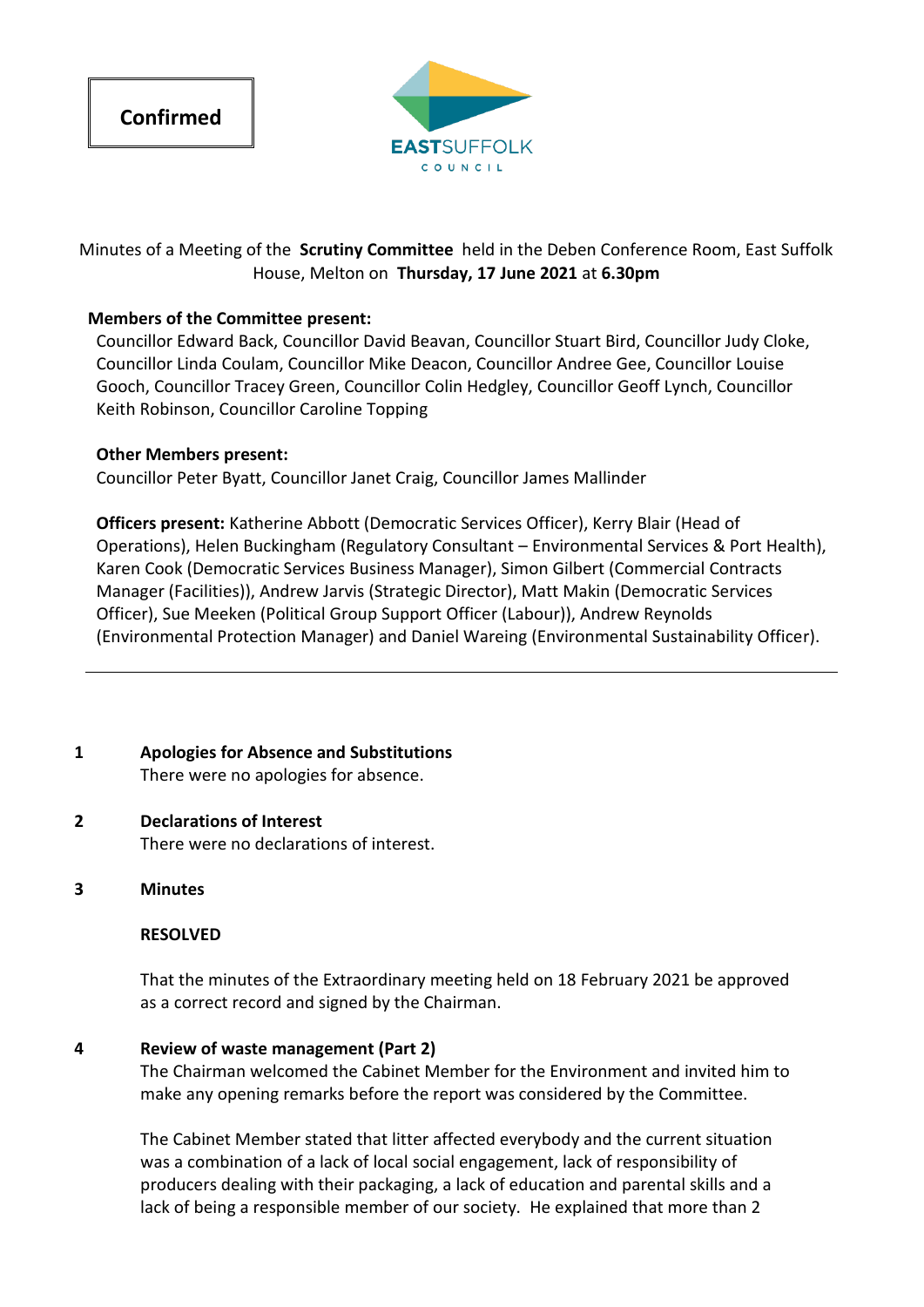million pieces of litter were dropped in the UK on a daily basis from crisp packets, cigarette butts to a bag of rubbish and everything in between. Litter cost the taxpayer over £1billion per year for street cleaning, was unsightly and made our local areas look untidy and uncared for. He pointed out that litter also took years to break down causing harm to wildlife and habitats. Dropped food could attract pigeons and vermin and it then migrated to the water system and seas as it slowly polluted the world and eventually entered the food chain. The Cabinet Member continued that litter was unattractive and could ruin views and countryside/seaside rambles. It was a huge danger to wildlife and he reported that the RSPCA received over 7000 calls a year about litter related incidents and Keep Britain Tidy had similar concerns as they had many reports of mammals stuck on disregarded bottles. He pointed out that there was also a need to remember that other materials than just plastic could be equally dangerous to our wildlife. Litter increased negative behaviour, reduced people's sense of wellbeing and attracted crime. It polluted locally and across the world at a huge cost to the taxpayer. The Cabinet Members reported that, in dealing with local litter, there was a need to focus on partnership working and encourage residents to be proud of where they lived and worked. The Council was part of the solution but so was individual behaviours, initiatives from MPs and Ward Members also had a role to play. He acknowledged that bins needed to be in the right place and emptied at the right frequency. He stated that he spoke to Parish/Town Councils regularly to understand the issues in their areas and Ward Members were asked to identify and report to him any local concerns. The Committee was informed that, this year, the number of bins and the frequency of collections across the tourist parts of the district in particular had been increased with three collections in one day in some areas. Pavement recycling bins had been piloted and a project with the University of Suffolk had seen bins microchipped so that they notified Norse when they were full and ready to be collected. The Cabinet Member stressed that another priority was the need to educate and influence and this was being undertaken in particular through the Greenprint Forum and the Plastic Champion Initiative which empowered residents to organise litter picks and make their environments litter free. He added that the annual Love Suffolk event had been moved from Spring to Autumn and it was hoped that a litter pick would take place in every Ward in the Autumn. He mentioned that a lot of information was put out on social media and partnership working remained the key. He added that he was currently working with Suffolk County Council and other local Authorities to introduce a Suffolk wide campaign which would include a full week of litter picks and engagement. He referred to the Council's website which contained a lot of information and reminded Members that they could contact him direct at any time with any specific issues. He concluded that, in light of Members' questions and information requested, he had arranged a briefing session on fly tipping and litter for all Members.

The Chairman then directed Members' attention to the report and invited questions.

Councillor Robinson referred to litter problems in two particular areas of Lowestoft and the Cabinet Member responded that he had already spoken to all Lowestoft Ward Members about dealing with this issue across Lowestoft rather than piecemeal so that resources could be focussed across the whole area. In addition, he had spoken to Lowestoft Town Council to get their involvement. The Head of Operations acknowledged this was a significant issue as the two rounds referred to had the worst contamination figures for East Suffolk and across Suffolk but he pointed out that there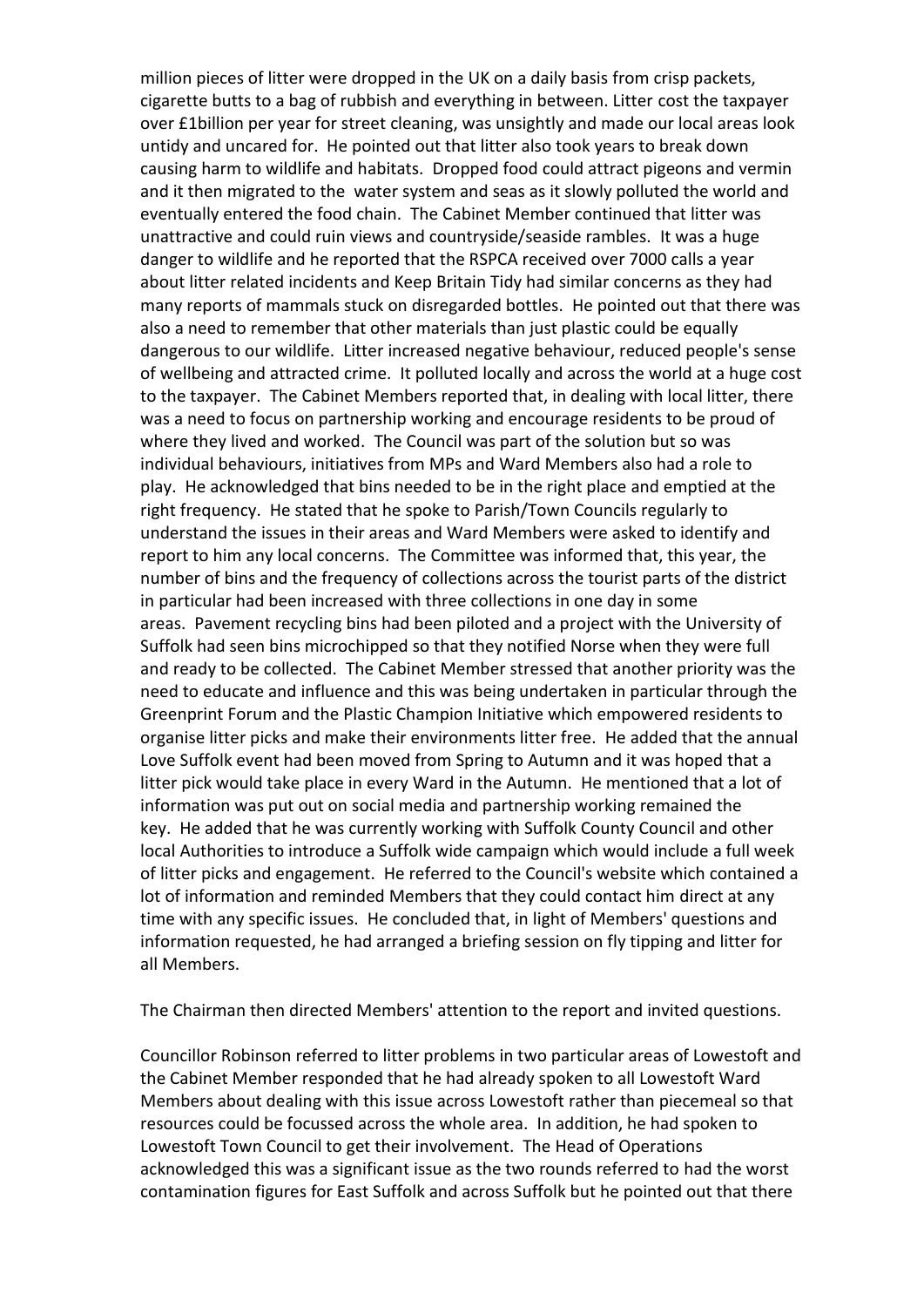might be specific streets or individual properties within the round area that contributed significantly to the figures so there was a need to look at the data. He added that HMOs generally posed high levels of contamination too. He explained that another potential option would be to look at changes in the way collections were made if there was a persistent problem with core compliance. People needed to know what should go in the right bin and education was key. Members were informed that, if a bin was contaminated, a sticker was placed on the bin to say what could go in the bin and Officers might have a conversation with the householder but where there was a continued problem, enforcement was looked at. The Environmental Protection Manager stated that the whole process of enforcement started with education so the first step to achieve that was to use the stickers and provide information. If they continued not to do it then sanctions can be delivered through the Waste Management Enforcement Officers employed by Norse on the Council's behalf who enforce the provisions of the Environmental Protection Act. A difficulty experienced with enforcement of putting bins out on the wrong day etc was that the enforcement process was weak so there was a need to build the case and gain evidence.

The Chairman firstly referred to the cost in lost recycling payments because of contaminated collections and the need to address that quickly and secondly he suggested that there seemed to be a staggering disparity between the figures in the north and south and queried why that was. The Environmental Protection Manager responded that a map of social deprivation indicators was overlaid over the waste enforcement problems map there would probably be a good deal of correlation so it was possibly due to social economics. The Strategic Director echoed this comment, adding that there were a range of disparities in the north of the district and he pointed out that a one size fits all approach would not deal with this. He suggested that a wider view needed to be taken rather than looking at it as a single issue problem. The Head of Operations acknowledged that, whilst there were external factors beyond the Council's control such as social economics, in recognition of the scale of the problem, resources were being committed to a project to reduce contamination and this was one of several projects launched with Norse to improve this area of performance eg looking at the historic contamination patterns, identifying specific areas down to individual properties and developing and implementing improved operating process. He added that some of that would be about education with the householder but some was good practice in refuse collection by ensuring there was diligent checking of waste before it got to the MRF and at transfer stations. The additional costs to East Suffolk and Suffolk County Council for this made a simple case to putting additional resource into dealing with this issue as it saved all parts of the system money. The Cabinet Member stated that, as chair of the Suffolk Waste Partnership, it was a great concern - contamination in blue bins such as bottles, dirty nappies and food waste were the main issues and he added that the Partnership ran campaigns across Suffolk so East Suffolk worked on this as well as Suffolk as a whole.

Councillor Topping commented that she had seen stickers being put on to bins but knew that those same bins were contaminated in other weeks when they did not get a sticker so she suggested that operatives needed to check the bins more thoroughly to deal with it on the doorstep rather than at the transfer station.

Councillor Coulam queried if the new equipment at the Haddenham Road site meant that the waste was separated better now. In terms of material being brought into the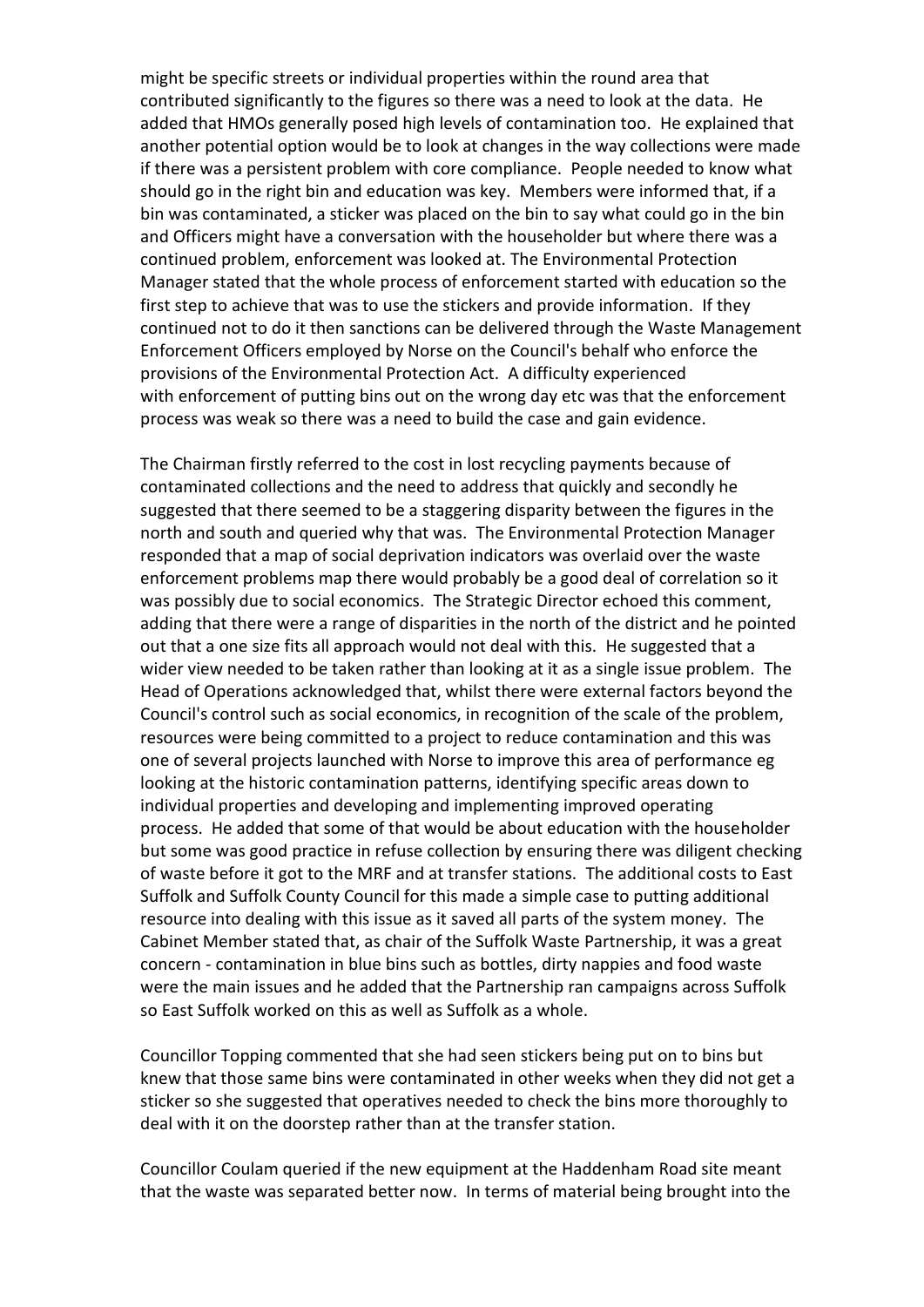recycling centre, the Head of Operations stated that because it went down a chute into a segregated area, it did not seem much of an issue. He explained that he had some evidence from Suffolk County Council that the booking system at Haddenham Road or at the other recycling centres had not increased fly tipping. Positive feedback had also been received about the new booking system itself, that it was a much better managed process and people did not have to sit in a long queue. Councillor Coulam also pointed out that some people might only have one large item rather than three and the cost for bulky item collections might encourage some to fly tip. The Head of Operations responded that it cost £40 for up to three items and the charge was benchmarked across several nearby local authorities. He added that people could take items to recycling centres or various charities would collect so maybe there was a need to promote the ways large items could be collected for free. The Cabinet Members stated that the key was about individuals taking responsibility - it was not acceptable to drop items round the corner and he suggested that Ward Councillors could publicise means of disposing of unwanted items freely.

Councillor Deacon referred to the report and queried how East Suffolk did actually compare with other local authorities. The Head of Operations acknowledged that his response in the report might not be what Members wanted to hear but added that it was difficult to get to a number for the collection cost at a district level. He added that Councils might get a headline cost for the waste service that was publicly available but there was so much variance within that and it was difficult to know how much of that budget went on frontline services. There were no costs per household figure publicly available. He stated that he would argue it was the effectiveness of each collection authority that Members and residents were interested in eg how much material was recycled. He referred to Three Rivers District Council who had recycling rates of 62/63% and stated that it would be difficult to know the cost of that because it was probably undertaken by a private company but he would like to know how they had achieved their recycling rates. Waveney had been in the bottom three quarters and Suffolk Coastal had been in the top 25th in the country so, perhaps to be expected, East Suffolk as the merged authority was just in the top half at 45% recycling. He explained that East Suffolk would need to hit 60% under the new RAWS so there was a real seachange that needed to happen to achieve that. He concluded that this was what needed to be focussed on rather than the costs as it would be difficult to find out those costs.

Councillor Robinson expressed concern at the recycling rates and queried how much it affected the rates for those people that just did not bother and put things that could be recycled in the black bins. The Head of Operations reported that an annual compositional analysis of black bins was undertaken to inform publicity and education campaigns and it showed what was put in bins and could be recycled such as food, glass and garden waste but there was no enforcement around black bins unless someone put in a load of garden waste so the idea was to educate.

Councillor Lynch queried what powers the Council had to enforce against individuals or companies that continually contaminate. The Environmental Protection Manager stated that, under Sections 46 and 47 of the Environmental Protection Act 1990, the Council could serve notice if someone did not do the right things eg put something in that they should not, put a bin out on the wrong day or left it out too long. The Deregulation Act had severely trimmed enforcement powers as it used to be an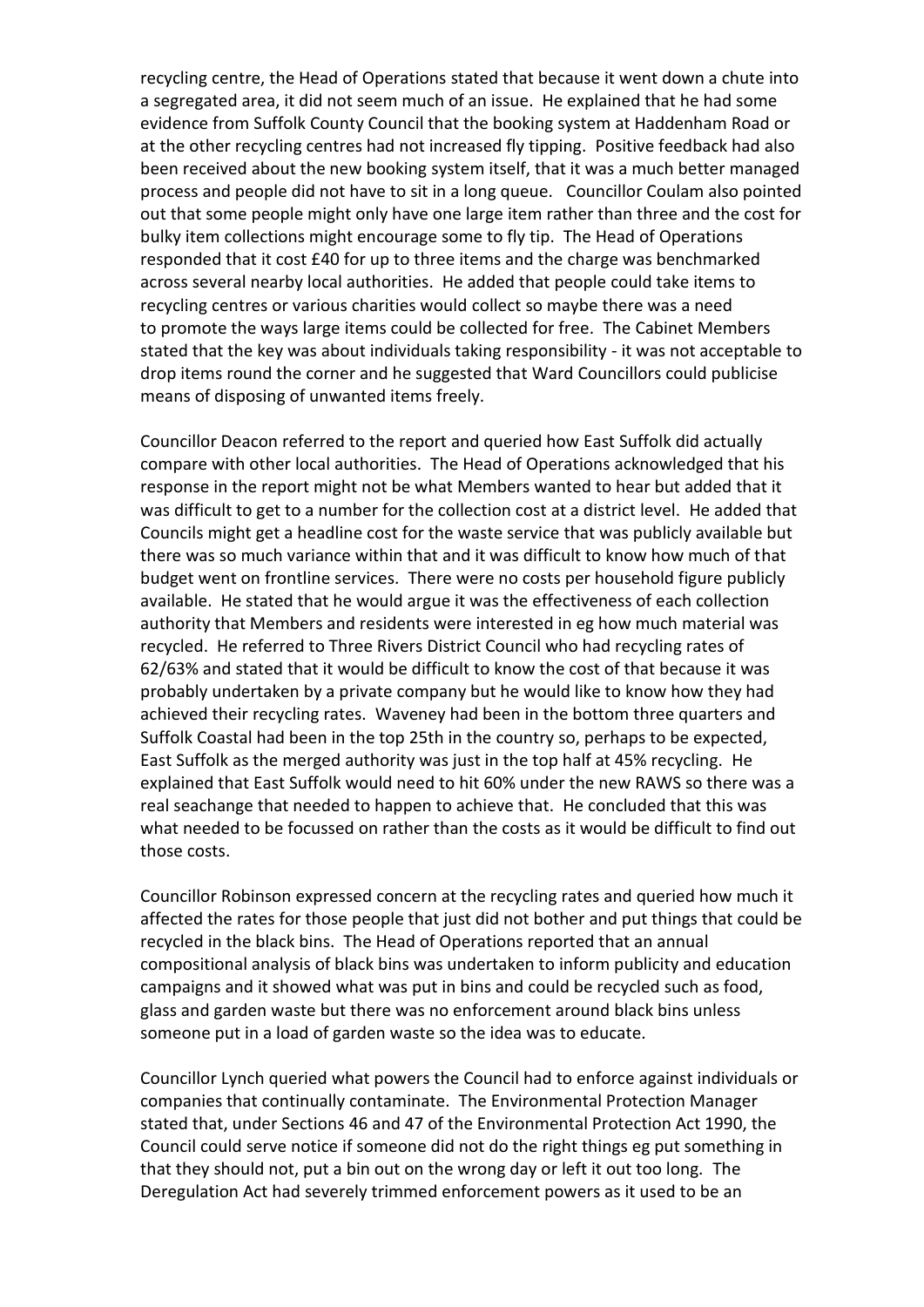offence by prosecution or Fixed Penalty Notice if a notice was not complied with but the Deregulation Act had added loads of clauses requiring several stages to be taken and it was now a civil enforcement issue so the process was virtually useless, therefore, it was very difficult to use those provisions. He added that, under the Anti-Social Behaviour, Crime and Policing Act, a notice could be served requiring people to do something and can have a Fixed Penalty Notice but again it was a long winded process to serve the notice, very labour intensive with uncertain results.

Councillor Hedgley referred to practices abroad where every town or village had a recycling facility and he queried if consideration had been given to having that here with Towns/Parishes being responsible. The Cabinet Member stated that this was something he would like to see and he explained that different types of recycling would be looked at as part of the Environmental Bill so he suspected there would end up being some more localised recycling facilities. The Strategic Director stated that the EU was ahead of the UK - Germany were quite strict and would fine people and in France the local Mayor ran it. He added that the main issue was that the waste legislation was out of date - districts were the collection authority and the County Council was the disposal authority which created difficulties. He suggested Districts were best placed to be the only responsible authority working with Parish Councils. He reminded Members that Parishes had previously been able to get recycling credits for schemes and this had worked well for a period. He concluded that he hoped the new Environment Bill would give some scope for a more localised approach but he felt that it was likely it would have a more centralised approach instead.

Councillor Gooch referred to the discussions at the previous meeting and the schedule at the end of the report relating to litter pickers/street cleansers and she queried how staff deployment was determined in terms of routes and if staffing levels were adequate given population growth and levels of fly tipping. The Head of Operations responded that he would need to get back to Members regarding the rostering but additional resource had been added this summer in the coastal towns in anticipation of the huge influx of visitors so frequency was reviewed regularly. Discussions were also being held with Norse about having walk throughs to assess the frequency streets needed to be cleaned or the standard was not correct and it appeared that in Lowestoft it might not be correct. He added that there were about 20 people dedicated to this in Lowestoft and that was the same as when Norse had been formed but the strategic approach to identifying what should be done in particular areas was also under review to check the operation was effective and efficient.

Councillor Gooch also queried how communication was facilitated between the community litter picker groups, what mutual support was offered to them and how was it ensured that these helpful community volunteers were not displacing Council contracted workers. The Environmental Sustainability Officer stated that he was aware of a number of groups that carried out ongoing litter picks across the district and he had been helping them raise their profile and make them aware of each other so they could contact each other if they wanted. He added that he was not sure if everyone was aware though because there might be some groups out there that he was not aware of but he stressed that he was happy to facilitate that mutual support. The Cabinet Member suggested that this was an example of where Ward Members could assist and talk to the groups to see if they wanted to talk to other groups. He added that he was happy for groups to contact him directly and he stressed the need to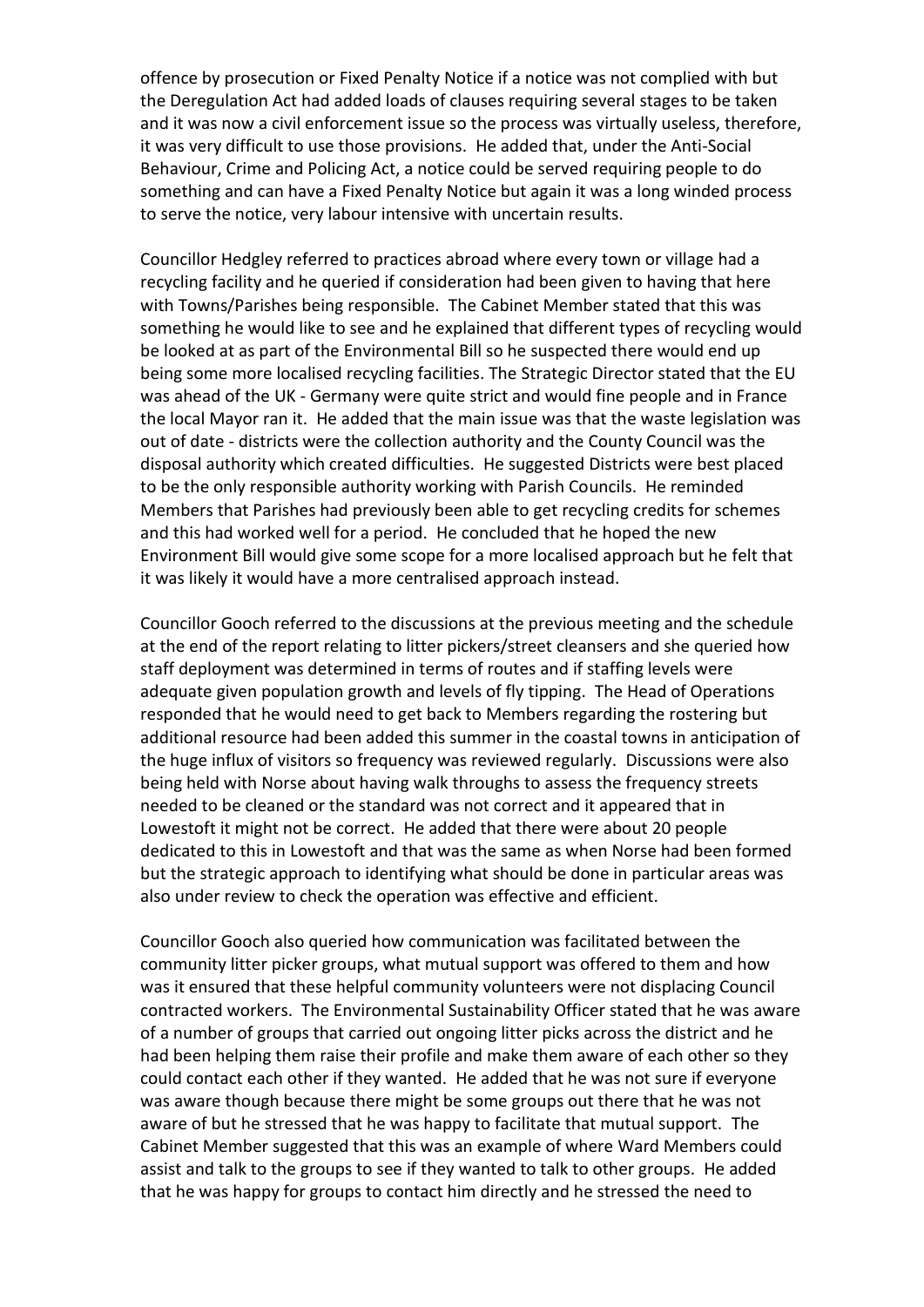ensure that everyone who picked litter was thanked. In response to Councillor Gooch's question regarding the displacement of Council contractors and her query about what ideas were being explored to support vulnerable residents where free time civic engendering activities were not an option, the Environmental Protection Manager outlined the long list of duties the three Waste Management Enforcement Officers had in addition to dealing with litter across the whole district. The Strategic Director stated that he did not have an exact figure but hundreds of thousands were spent per year dealing with anti-social behaviour from residents who did not care and they know it was difficult to enforce so it should be about individual and community responsibility as the problem would not be solved without community support. He added that litter picks were essential and it was everyone's responsibility - if you see litter pick it up! The Head of Operations stated that it was relatively easy to get people to pick litter up from certain areas such as beaches and beauty spots but not other more urban places so posts were needed and volunteers were an enhancement to the street cleansing operation. In relation to civic pride, he agreed that there was a need to use all our powers to support people who had other issues in their life or did not understand the system and if necessary use education and then enforcement. He added that the operational and strategic review would be the key to answering a lot of the questions raised tonight. The Cabinet Member agreed with the comments about reaching out to the vulnerable and he added that he regularly talked to Housing colleagues about any areas of concern.

Councillor Deacon queried if this Council could be a pilot for returning deposits on plastic bottles and packaging similar to schemes in Germany and the Strategic Director responded that the deposit scheme was likely to be brought in as part of the Environment Bill so it would be looked into more deeply in the next few years. He also pointed out that the Council had contracted a company to run the re-process of the district's recyclables, therefore, if a significant amount of waste was taken out to run a deposit scheme then there might be some contractual issues.

Councillor Deacon also queried what mechanism there was for communicating with the County Council about clearing highways and verges and what provision there was if Ward Councillors were not happy. The Head of Operations responded that this year there had been an increase in weeds going through pavements etc and East Suffolk and other Local Authorities had asked County when they would be sending their contractors out to do this work. He clarified that, as the County was the responsible authority, there was no service level agreement, therefore, other Councils could only add political pressure to get County to undertake the work rather than enforcement. The Cabinet Member stated that he had recently spoken to County Councillor West who was the new relevant Cabinet Member to express dismay at the state of some of the pavements and highways and ask him to get rid of the weeds. He added that he urged residents and Members to contact the County Councillor for their area to add pressure about this.

Councillor Back referred to the amount of fines and he queried how much control the Council had in setting the Fixed Penalty Notices fines. The Environmental Protection Manager stated that the Council had some degree of control as the range of Fixed Penalty Notices for littering was approximately £50-£100 but he would check. He explained that currently it was set at £60 if paid within 10 days and £80 within 14 days and if people did not pay then they were taken to Court. He suggested it was the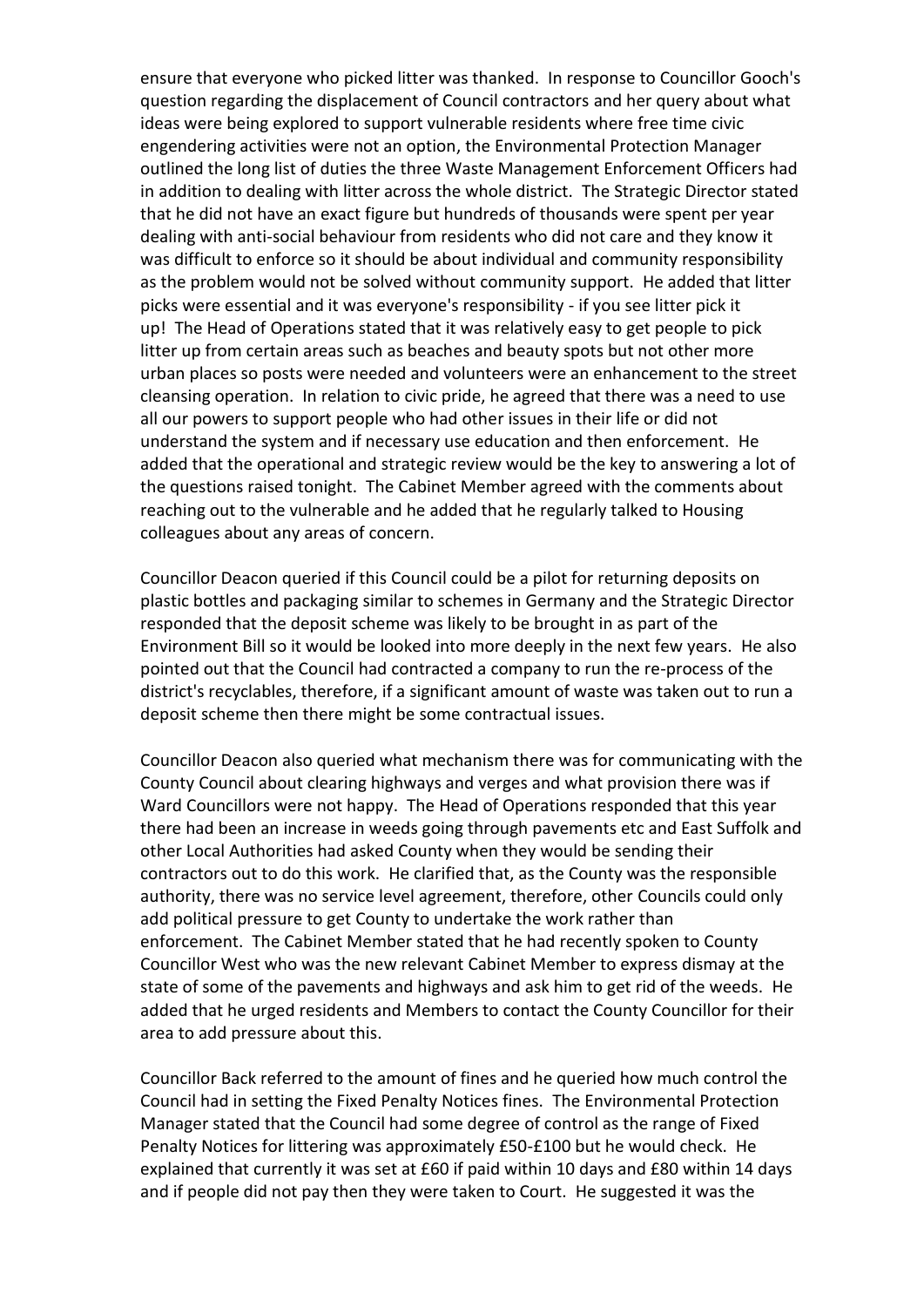amount of people who get fined rather than the amount that was the key issue. He added that there was between 100-150 fines issued per annum. The Chairman queried if there was any statistical monitoring that an increase in fine levels decreased the amount of littering. The Environmental Protection Manager responded that there was none that he knew of but added that the levels had originally been set approximately ten years ago in unison with the rest of Suffolk and he thought the other Councils had subsequently increased their fines so this was an area that could be reviewed. He added that he would check the maximum level of fine.

Councillor Topping queried what would happen to the contract that the Strategic Director referred to earlier if there was less to recycle, for example the Council was successful in getting people to stop using single use plastics. She also referred to the response to her question 18 in the report and asked if it would be possible to have a schedule of where Norse was litter picking in advance to ensure that community groups were not picking in the same area a few days later. The Strategic Director clarified that the contract was not a set volume or weight but the company was contracted to supply the Council's residential recyclable collection material to the MRF so if a rival recycling scheme was set up which took out a valuable product that the MRF expected to receive then there would likely be some problems, although that did not mean pilots could not potentially be operated. The Head of Operations stated that he would be happy to ask Norse to provide the schedule to help coordinate volunteers but he stressed that if there was any feedback on the details of the Schedule then that would be dealt with as part of the wider review.

Councillor Green expressed concern that the north of the district had such high tonnage of contamination and she asked whether it would be worth only having black bins in those specific areas given it was so difficult to get the message across. She added that some vulnerable residents would never be able to do it and suggested that Housing Associations ensure that when someone moved in or out that they were given information about local charities to dispose of packaging and items etc. She also suggested a roadshow across the district to say what could/not be recycled. She referred to the report which stated that bring banks would be fully reviewed and queried if any new sites had been identified. The Cabinet Member stated that working with Housing Associations was an ongoing project and he was engaging with them to ensure that where bins were in communal areas they were kept secure and reemphasising what should be recycled. He agreed that for those areas where there was a turnover of tenants they needed to be informed. In relation to clothes and bottle banks, he stated that if any community wants to arrange to have some in their areas then he was happy to assist. The Head of Operations stated that it was recognised that in some housing schemes maybe the Council should only fulfil the statutory responsibility to collect refuse rather than collect recycling because if it was contaminated from a few properties this then contaminated huge loads that would hinder our efforts. He added that some Councils had decided to only have black bins in those small areas whilst still trying to educate the residents. In relation to roadshows, Members were reminded that the RAWS Member Briefing session next week would give more details but an example was if glass and food were not being put in black bins but collected separately that would make a significant difference, although obviously that meant there would be costs of having more collections.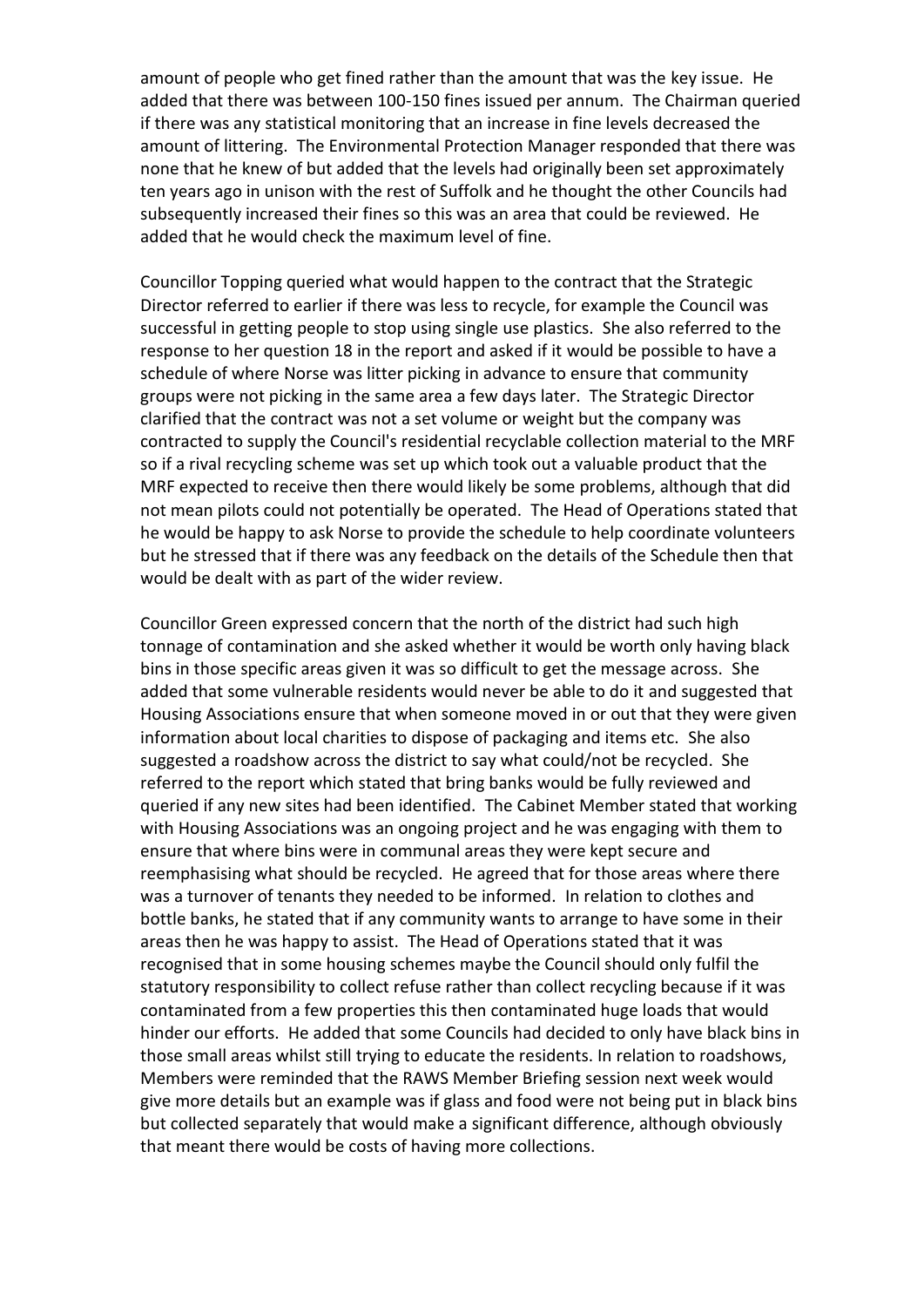The Chairman queried if it was possible to have a combined bin to separate out different types of recyclables. The Head of Operations stated that there were options eg a separate container for food waste could sit within a wheelie bin. He explained that the huge advantage to having lots of separate containers were high recycling rates but the disadvantage was that crews struggled because there was lots of manual lifting and bending and it could contribute to littering if boxes of newspapers for example blew down the street. It was noted that the Officers were working with EELGA on the way the Council would implement RAWS including the type of bins and vehicles.

Councillor Gooch referred to the process on the website for reporting littering and fly tipping and queried why residents had to give a lot of their own personal details before they even got to the point of reporting the incidence and she queried why there could not be a dedicated number to make it easier to report. She also asked how officers and Norse monitored the reporting of littering and fly tipping on social media such as Facebook and Next Door as well as how much notice was taken of cleanapps/websites. The Cabinet Member stated that Officers were not looking at app technology because it could be too restrictive and a lot of people did not have access to technology particularly the elderly and the Council had an adequate reporting process in place that went straight to Norse. He added that residents could contact Ward Members or himself if they were struggling to report it. The Environmental Protection Manager agreed that it should be made as easy as possible to report to the Council for the reason that complaints were better than customer services and that the current process captured every litter report and mapped it out which gave good data for statistical planning. In relation to apps and third party sources of reports, he pointed out that the call centre operators used a script to capture details of the fly tip etc which was useful but when the Council only had a photo from an app it was completely disassociated with that person and the Council had limited ability to ask any questions to find out more to help provide context to determine the level of response and follow up action. He also queried why people would want to go through a third party app when they could ring or email the Council direct.

Councillor Gooch referred to the trial period of the new microchip bins and queried the cost implications of a full or partial roll out and also asked if the solar powered crusher bins would be in remoter areas not easily accessed by dustcarts. The Commercial Contracts Manager (Facilities) reported that there were 18 bins being monitored as part of the project with Suffolk County Council, University of Suffolk and Norse and the data so far looked very positive. He added that the data was a live feed that went to himself and Norse to enable Officers to monitor the status of each bin. He stated that he had asked for a report on how it had impacted on collection times and if it had reduced mileage as the idea was that bins would only be collected when required. The estimated cost was being assessed by the County Council and University and details would be sent to Members in due course. He explained that the solar powered bins were approximately £5K each and a business case would be needed to proceed but there was some scope for them. It was noted that if the project was successful, the sensors could be deployed in many different locations such as grounds maintenance, gulleys, street lighting etc and the Council should know the results of the bin sensor trial in approximately six months time. The Cabinet Member stated that if the price of solar powers crusher bins was reduced then that might be something that would be looked at in future but, in the meantime, the microchipped bins looked like the way to go.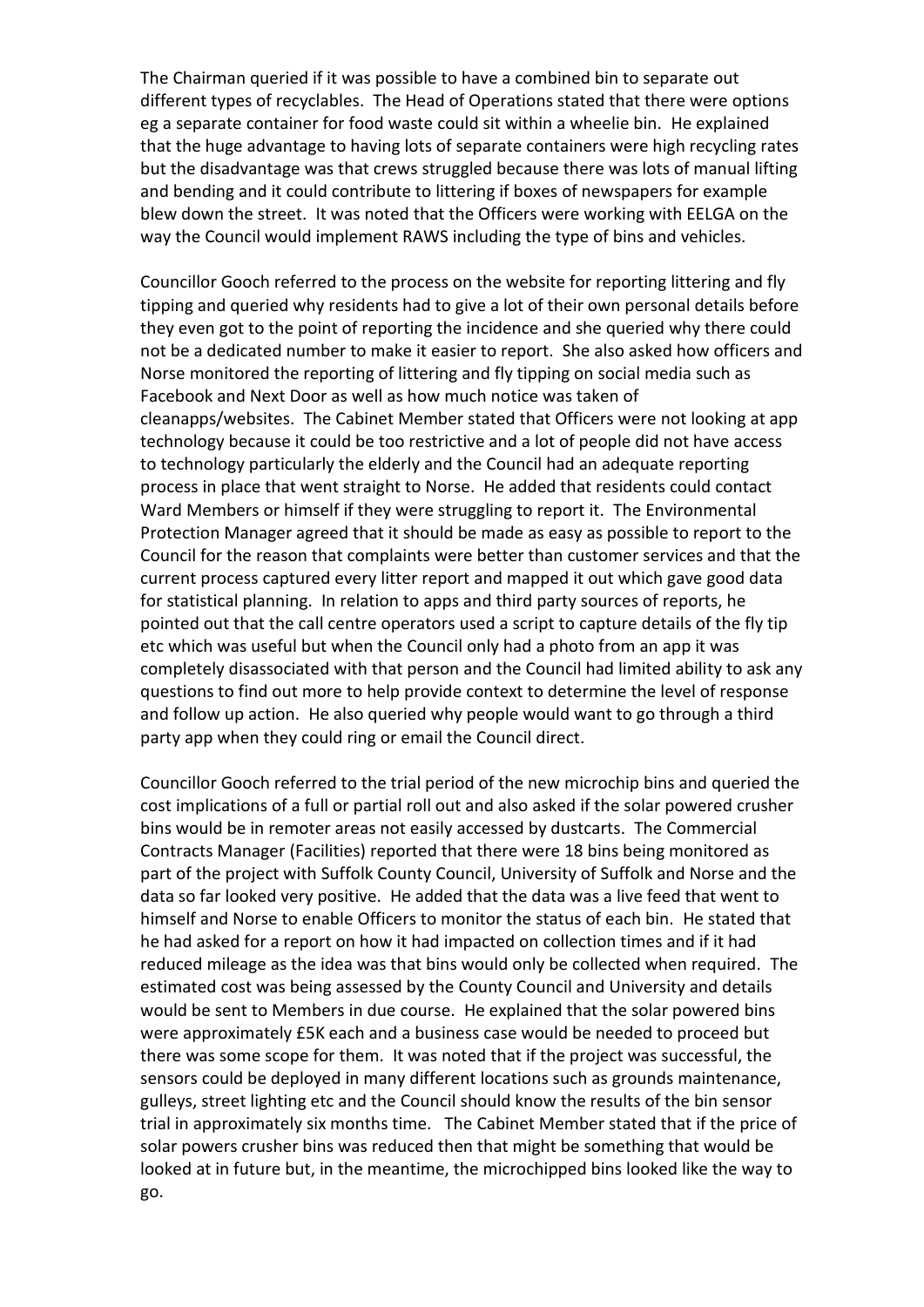Councillor Deacon queried what the barriers were for tackling fly tipping on private land particularly in rural areas, how the Council was liaising with Police Crime Commissioner and Suffolk Constabulary to address this and what initiatives were being designed by the Suffolk Fly Tipping Action Group. The Strategic Director stated that this was something they would take away and come back with a detailed answer but, in the meantime, he responded that whilst he acknowledged that this was a real issue, fly tipping on private land was a private issue and whilst the Council could do a lot of education to try and stop it, when it was on private land it was generally an issue for the landowner. The Environmental Protection Manager clarified that if someone fly tipped on private land it was the landowners problem but it was still a waste offence which the Council had a duty to investigate and prosecute if possible.

Councillor Gooch asked if it was a waste of time for Officers to look through bins for names and addresses etc if it did not lead to successful prosecutions and queried how Breckland achieved so many prosecutions. She also asked if CCTV evidence could be used if a perpetrator could be clearly identified for example in the case of HMOs or flat occupations and how was this Council going to raise the bar of prosecutions. The Environmental Protection Manager acknowledged that the number of prosecutions was low with the last being in 2018. He explained that the reason was because Fixed Penalty Notices provided a much more cost effective method of following up on waste offences and 24 Notices had been issued in the last financial year for fly tipping. He added that the main issue was that there were only three Norse Waste Management Enforcement Officers who, as he had detailed earlier, had a very wide range of duties.

Councillor Gooch queried if there was a pan-district schedule of street and pavement cleaning and if there was any redress if there was a lot of takeaway waste from fast food outlets. The Environmental Protection Manager stated that there used to be a Street Litter Control Notice under the Environmental Protection Act which could be served on frontages of businesses to require the business operator to provide bins and sweep up outside on pain of a Fixed Penalty Notice or prosecution but when that law had been replaced, we now had Community Protection Notices under the Anti-Social Behaviour, Crime and Policing Act 2014 to serve notice on the occupier of a property that caused detriment that was unreasonable and likely to reoccur. He added that the Waste Management Enforcement Officers could use them but again stressed that they had a lot of other duties. The Head of Operations stated that streets were not washed routinely but each street was cleaned according to a grading system, although it was felt that this was not a particularly satisfactory system or if it was then it might be that it was not being applied very well, therefore, the KPIs had recently been reviewed with Norse and changes would be introduced on how streets were graded, the frequency and priority. He added that it was also being reviewed as to who would assess and make the judgement because if it was the crews then it would not be an independent view so that would also be part of the new KPIs. The Cabinet Member stated that big brand fast food restaurants in particular should be forced to take responsibility for the litter that was left across the district but they did not engage in their local communities and did not tend to be interested in things like sponsoring litter picking etc. The Strategic Director stated that the Council realised that there was a need to take a new approach to street cleaning as part of the HAZ work and Town Centre Regeneration project so he suspected that in those heavy footfall areas there would be more pavement washing in future than done at the moment.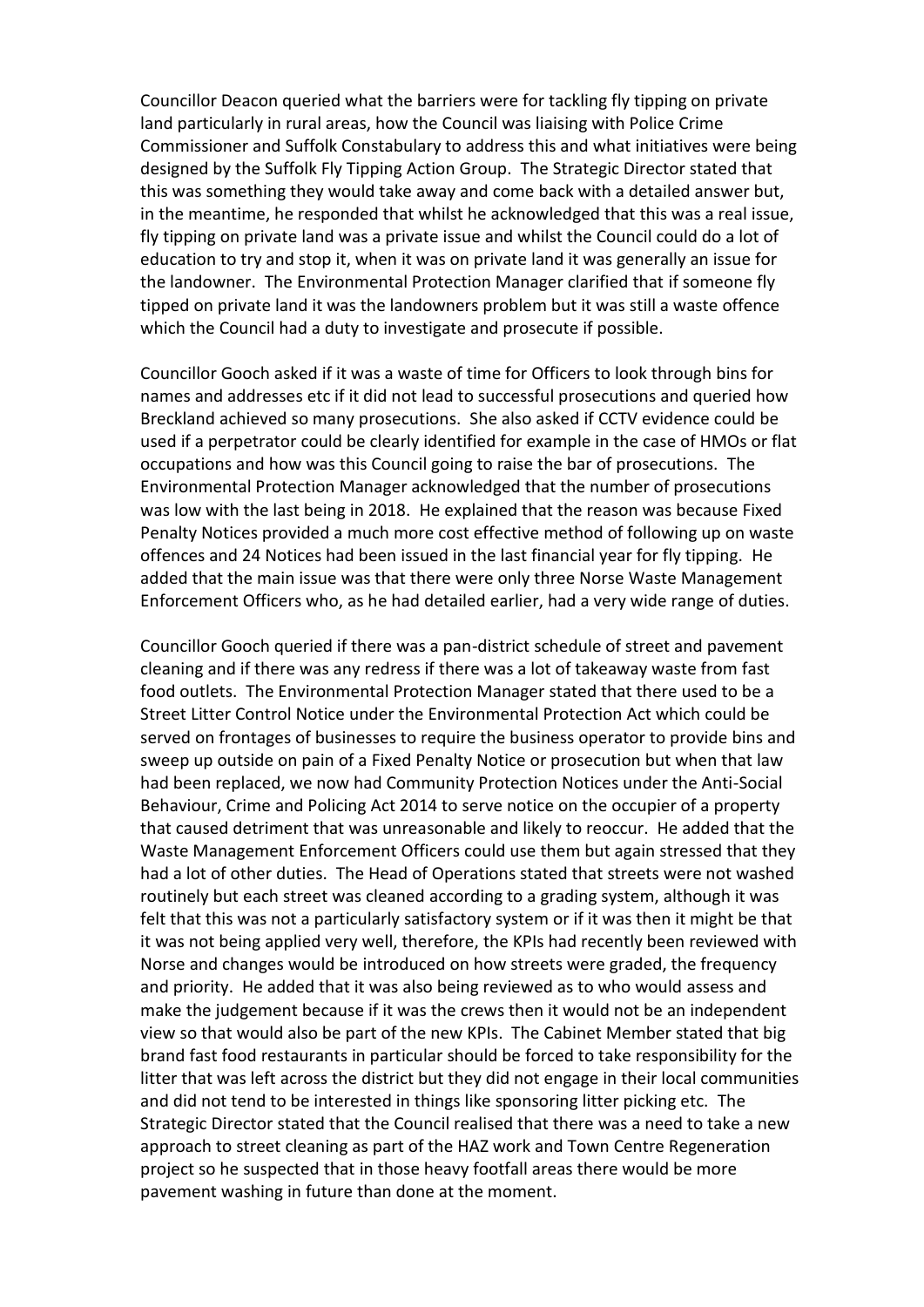Councillor Gooch stated that, following the last Scrutiny review meeting on waste, Radio Suffolk had interviewed an RSPCA officer who said that there had been 4000 reports of litter damaging wildlife and she queried if this fact could have a higher profile in our education programme as school children loved animals and this might make them think before littering. The Cabinet Member responded that he agreed but schools were the County Council's responsibility. He added that the Greenprint Forum was working with schools and was focussing on Nature First this year with various campaigns and grants available so it was possible to focus on this in future but in the meantime he urged people to contact County Councillors and for Ward Members to engage with their local schools to emphasise this as well. The Environmental Sustainability Officer reported that the Council had produced some lesson resources on the theme of plastic pollution on behalf of the Greenprint Forum and these were available to download from the Council's website. He explained that the lesson touched on the environmental harm that plastic litter and other litter had when it escaped into the environment including the impact on wildlife and one of the learning objectives was to get children to think about what the impact on animals were. He added that the pack was being reviewed and he was happy to incorporate this before hopefully relaunching it again later in the year.

Councillor Gee expressed concern that there were only three officers dealing with this issue and given the amount of development particularly in the north of the district that would result in more residents, she queried if the Council should consider having more officers. The Chairman stated that this was a potential recommendation the Committee could consider.

Councillor Green observed that Felixstowe Town Council had been required by Norse to pay an additional fee for deep cleaning one of the streets in Felixstowe so they felt Norse had not been working with the Town Council.

Councillor Coulam expressed concern at an earlier comment that street cleansing would be looked at within a year and commented that this was an urgent matter. The Cabinet Member reassured the Committee that Lowestoft was a top priority for the whole Cabinet and improvements would be made as quickly as possible.

The Committee discussed potential recommendations and the Chairman stated that, once the general recommendations were agreed, they would then be turned into SMART recommendations and circulated to Members for final approval. The Cabinet Member reminded Members that he was also the Chairman of the Suffolk Waste Partnership in case the Committee wanted to make any recommendations to that group.

#### **RESOLVED**

- 1. That, having considered the report on Waste Management in East Suffolk, it was agreed that a number of recommendations would be circulated to Committee Members for approval prior to submission to Cabinet.
- 2. That the Cabinet Member and Officers be thanked for their assistance on this review and be asked to email details of the Norse litter picking schedule to